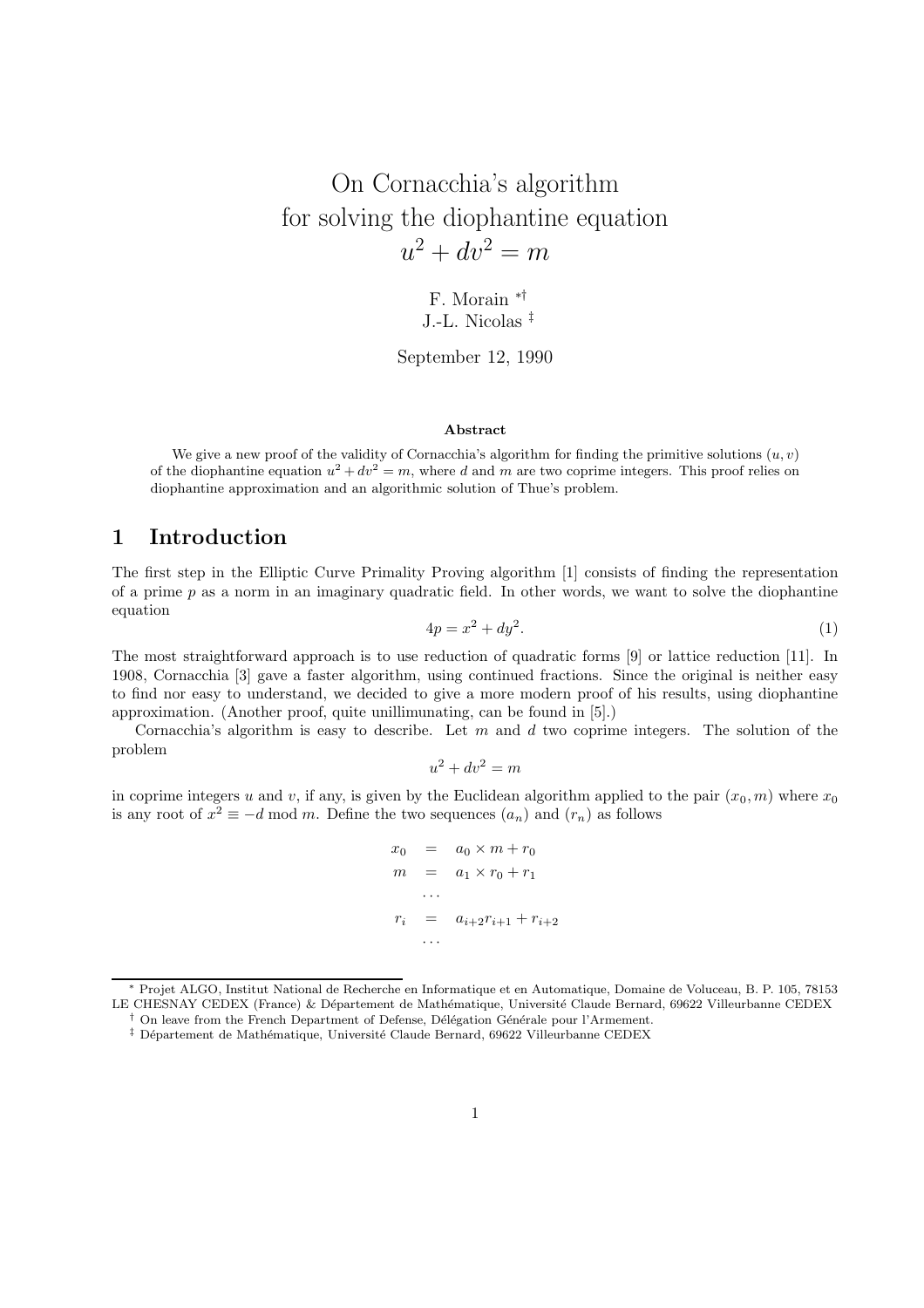and stop when  $r_k^2 < m \leq r_{k-1}^2$ . If the equation has a solution, it is

$$
u = r_k
$$
 and  $v = \sqrt{\frac{m - r_k^2}{d}}$ .

The paper is organized as follows. Section 2 describes the successive reductions to a generalized version of Thue's problem and then to a problem related to diophantine approximation using continued fractions. Therefore, Section 3 reviews the classical theory of continued fractions as well as diophantine approximation. In Section 4, we give an algorithmic solution to Thue's problem. We then prove the validity of Cornacchia's algorithm in Section 5.

### 2 Statement of the problem

Let  $d$  and  $m$  be two coprime integers. We want to solve the following

**Problem**  $P$ : find two coprime integers u and v such that

$$
u^2 + dv^2 = m.\t\t(2)
$$

Let  $(u, v)$  be a solution. First, we remark that (2) implies that v is prime to m. Therefore

$$
(u/v)^2 \equiv -d \bmod m
$$

implies that  $-d$  is a quadratic residue modulo m. Let  $x_0$  be any squareroot of  $-d$  modulo m. We deduce that

$$
u + x_0 v \equiv 0 \bmod m,\tag{3}
$$

and

$$
0 < |u| < \sqrt{m}, 0 < v < \sqrt{\frac{m}{d}}.\tag{4}
$$

In turn, this is related to the following problem.

**Problem**  $\mathcal{T}$ : given an integer  $m$ , find two coprime integers  $u$  and  $v$  such that

$$
u + x_0 v \equiv 0 \text{ mod } m, \text{ and } 0 < |u| < \sqrt{dm}, 0 < v < \sqrt{m/d}.\tag{5}
$$

This problem is a generalized version of Thue's problem which was stated in [10] for the case  $d = 1$ . Suppose that  $(u, v)$  is a solution of  $(5)$ . Then

$$
u + x_0 v = km
$$

for some integer k. (Note that k is prime to v.) Condition  $(5)$  implies

$$
\left|v\frac{x_0}{m} - k\right| < \frac{1}{\sqrt{m/d}}.
$$

So we are led to solve the following problem.

**Problem**  $D$ : Let x be a real number. Compute the irreducible fractions  $p/q$  such that

$$
|qx - p| < \frac{1}{Q},\tag{6}
$$

where Q is any positive real number and where we impose  $q \leq Q$ .

In Section 3, we will produce an efficient algorithm to solve Problem  $D$ . This is to be compared with  $[6]$ which uses the same ideas but in a less understandable way. Before we do so, we must recall some properties of continued fractions.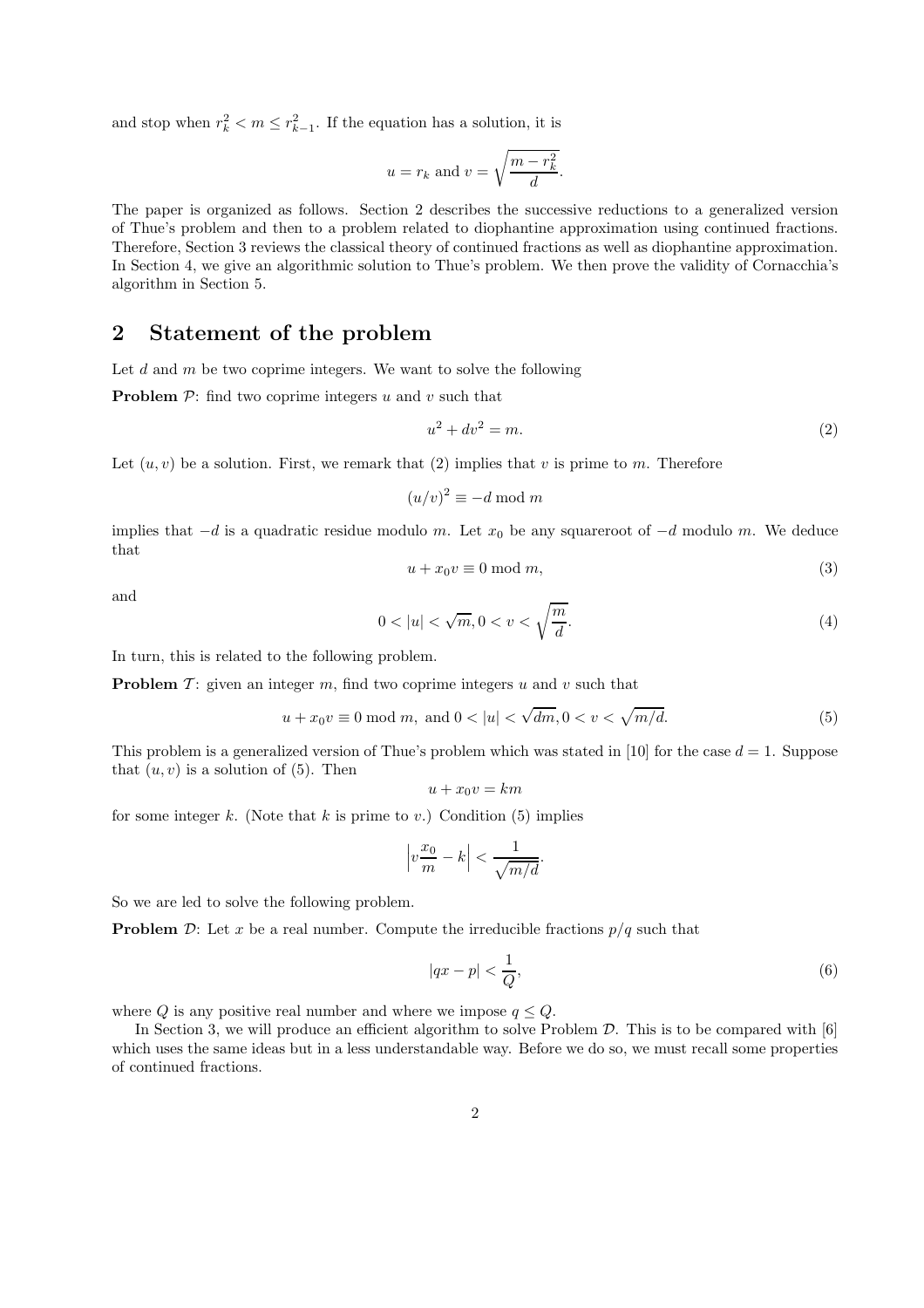## 3 Continued fractions

The material found below is taken form [7, Chapter 1] (see also [4, Chapter X]). Let x be a positive real number. Let us develop x as a continued fraction. Define the sequences  $(a_n)$  and  $(x_n)$  by

- 1.  $a_0 = |x|$ ;
- 2.  $x = a_0 + x_1, 0 \le x_1 < 1;$
- 3.  $\frac{1}{x_i} = a_i + x_{i+1}$  with  $a_i = \lfloor \frac{1}{x_i} \rfloor$  and  $0 \le x_{i+1} < 1$  for all i for which  $x_i \ne 0$ .

When  $x = x_0/m$  is a rational number, these notations are coherent with that of the Euclidean algorithm applied to  $(x_0, m)$ . For any integer n, we write

$$
[a_0, a_1, \ldots, a_n] = a_0 + \frac{1}{a_1 + \frac{1}{\ldots + \frac{1}{a_n}}} = \frac{p_n}{q_n},
$$

where  $(p_n)$  and  $(q_n)$  are two sequences defined recursively by

- 1.  $p_{-2} = 0, p_{-1} = 1, p_n = a_n p_{n-1} + p_{n-2}$  for  $n \ge 0$ ;
- 2.  $q_{-2} = 1, q_{-1} = 0, q_n = a_n q_{n-1} + q_{n-2}$  for  $n \ge 0$ .

The rational  $p_n/q_n$  is said to be the *n*-th convergent of x. We define also the intermediate convergents  $p_{n,r}/q_{n,r}$  for  $1 \leq r \leq a_{n+2}-1$ 

$$
p_{n,r} = rp_{n+1} + p_n,
$$
  

$$
q_{n,r} = rq_{n+1} + q_n.
$$

From this it follows easily that for all  $n$ 

$$
p_n < p_{n,1} < \cdots < p_{n,a_{n+2}-1} < p_{n+2},
$$
\n
$$
q_n < q_{n,1} < \cdots < q_{n,a_{n+2}-1} < q_{n+2}.\tag{7}
$$

One can prove the following lemmas.

Lemma 3.1 (§1, pp. 4) For all n,  $q_np_{n-1} - p_nq_{n-1} = (-1)^{n-1}$ .

From this, we conclude that  $p_n$  and  $q_n$  are prime together, making the fraction  $p_n/q_n$  irreducible.

If x is a rational number, then  $a_n = 0$  for  $n \ge n_0(x)$  and if x is not rational, then  $(a_n)$  is infinite. In each case, we put

$$
a'_n = [a_n, \ldots, a_{n_0}]
$$

if  $x$  is rational and

$$
a'_n = [a_n, \ldots]
$$

otherwise. With this notation, one has

$$
a'_n = a_n + \frac{1}{a'_{n+1}}.\t\t(8)
$$

It is convenient to introduce the quantity

$$
q'_n = a'_n q_{n-1} + q_{n-2}.
$$

Using (8) and the recurrence relation for  $q_n$ , we see that

$$
q'_{n+1} = a'_{n+1} q'_n,\tag{9}
$$

for all  $n$ .

Let us now estimate the approximation of x by  $p_{n,r}/q_{n,r}$ .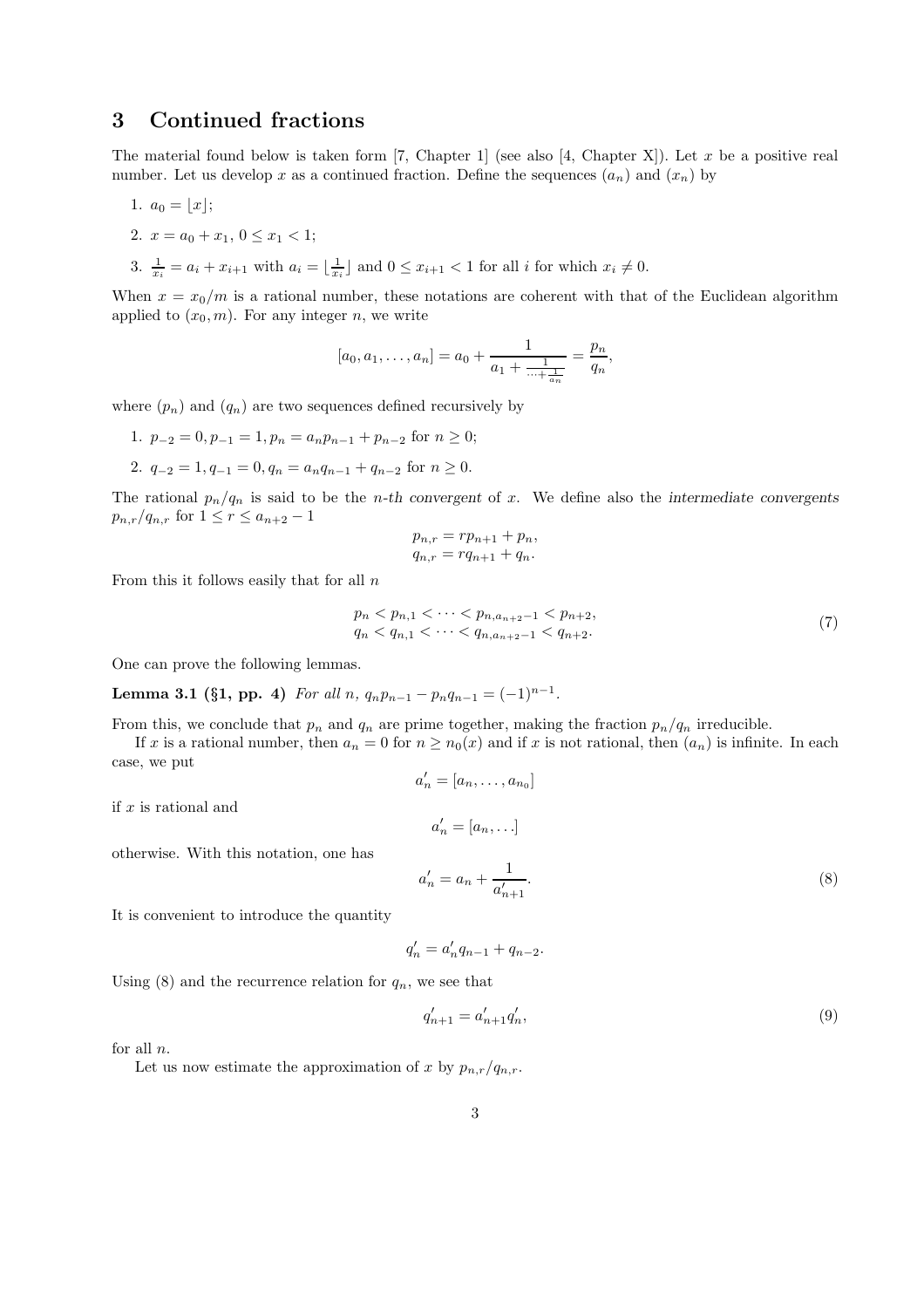**Lemma 3.2 (§4, pp. 17)** For all n and all  $r, 0 \le r \le a_{n+2} - 1$ 

$$
q_{n,r}x - p_{n,r} = \frac{(-1)^n (a'_{n+2} - r)}{a'_{n+2}q_{n+1} + q_n}.
$$
\n(10)

Moreover

Lemma 3.3 (§2, pp. 8) For all n, put  $\delta_n = q_n x - p_n$ . Then

$$
\delta_{n+1} = \frac{(-1)^{n+1}}{a'_{n+2}q_{n+1} + q_n} = -\frac{\delta_n}{a'_{n+2}}.\tag{11}
$$

We will need the following theorems.

**Theorem 3.1 (Theorem 5)** Let  $p_n/q_n$  be a convergent of x. Then

$$
\frac{1}{2q_{n+1}} < \frac{1}{q_{n+1} + q_n} < |q_n x - p_n| < \frac{1}{q_{n+1}} < \frac{1}{q_n}.\tag{12}
$$

For z any real, we note  $||z||$  the distance of z to the nearest integer. A best approximation to z is a fraction  $p/q \ (q > 0)$  such that  $||qx|| = |qx - p|$  and for  $q'$ ,  $1 \leq q' < q$ ,  $||q'x|| > ||qx||$ . Then

Theorem 3.2 ("Best approximation", Theorem 6) For  $n \geq 1$ ,  $q_n$  is the smallest integer  $q > q_{n-1}$ such that  $||qx|| < ||q_{n-1}x||$ .

**Corollary 3.1** The best approximations to x are the principal convergents to x.

**Theorem 3.3 (Theorem 10)** Let p and q be two coprime integers such that

$$
|qx - p| < \frac{1}{q}.
$$

Then  $p/q$  is either a primary convergent of x or an intermediate convergent  $p_{n,r}/q_{n,r}$  with  $r = 0,1$  or  $a_{n+2} - 1$ .

#### 4 Solving Problem D

If  $p/q$  satisfies (6), it is clear that

$$
|qx-p|<\frac{1}{q}
$$

and so Theorem 3.3 applies. We deduce that  $p/q$  is an intermediate convergent  $p_{n,r}/q_{n,r}$  for some n and  $r \in \{0, 1, a_{n+2} - 1\}.$ 

We can select the candidates as follows.

**Proposition 4.1** Let n be such  $q_n \leq Q < q_{n+1}$ . Then, for all  $q < q_{n-1}$ , for all p, p/q cannot satisfy (6).

Proof: Using (12), one has

$$
|q_{n-2}x - p_{n-2}| > \frac{1}{q_{n-2} + q_{n-1}} \ge \frac{1}{q_n} \ge \frac{1}{Q},
$$

so that  $p_{n-2}/q_{n-2}$  is not a solution of (6) and it follows by Theorem (3.2) that any  $p/q$  with  $q < q_{n-2}$  cannot be a solution either.  $\Box$ 

**Corollary 4.1** The only possible solutions to  $(6)$  are

$$
q_{n-2,1} = q_{n-1} + q_{n-2} < q_{n-2,a_n-1} = q_n - q_{n-1} < q_n
$$

and

$$
q_{n-1} < q_{n-1,1} = q_n + q_{n-1} < q_{n-1,a_{n+1}-1} = q_{n+1} - q_n.
$$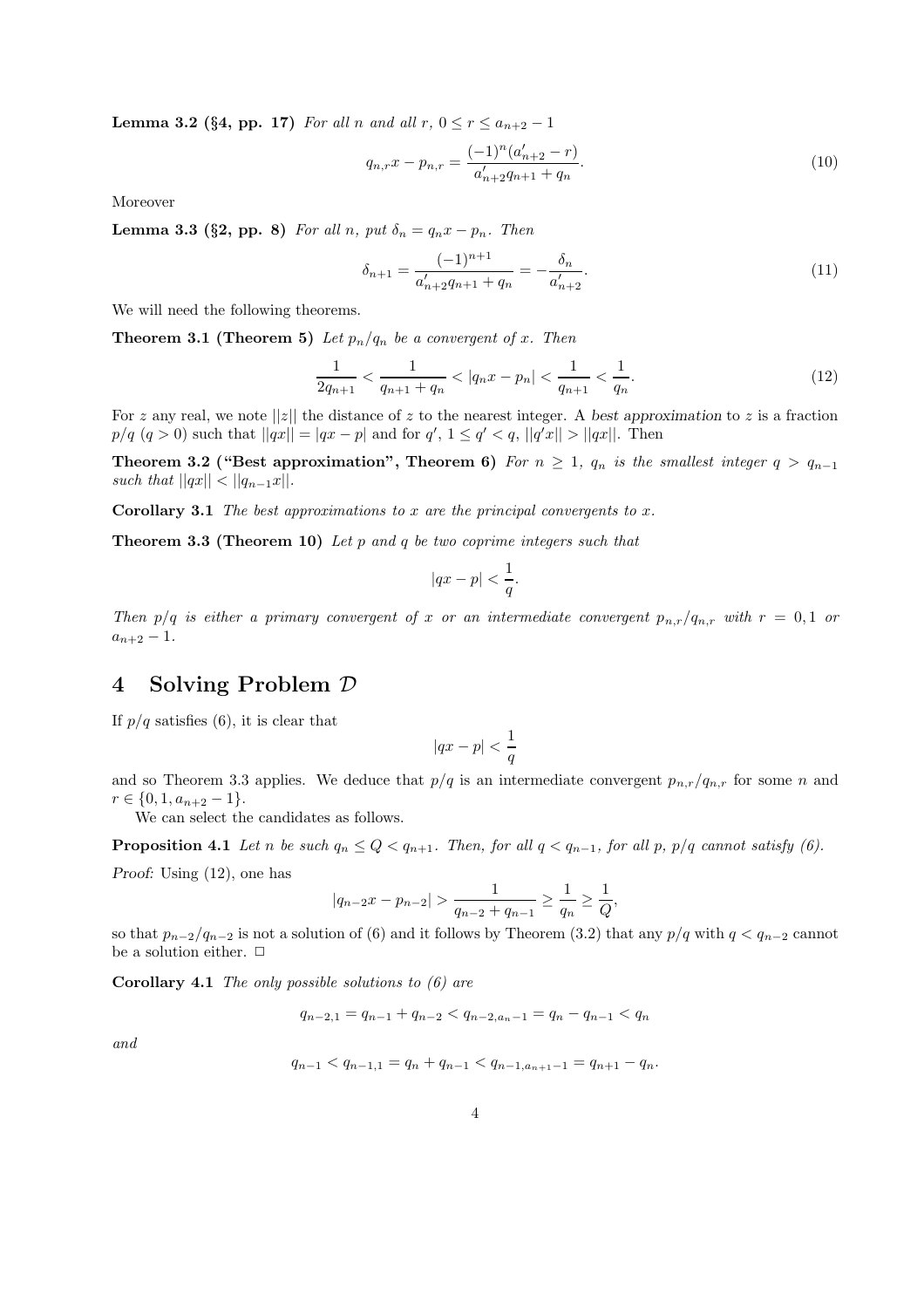We must now distinguish two cases.

**Case 1:**  $q_n + q_{n-1} \leq Q$ . Let r be the integer defined by

$$
rq_n + q_{n-1} \le Q < (r+1)q_n + q_{n-1}
$$

i.e.

$$
r = \left\lfloor \frac{Q - q_{n-1}}{q_n} \right\rfloor,
$$

where  $\lfloor z \rfloor$  denotes the greatest integer less than or equal to z. We now prove

**Proposition 4.2** 1. The only possible q's are  $q_n$ ,  $q_{n-1,1}$ , and  $q_{n-1,a_{n+1}-1}$ . 2. Moreover, if  $r \geq 2$ , then  $q_{n-1,1}$  is not possible.

Proof: The first point is proven as follows. We use (12) to get

$$
|q_{n-1}x - p_{n-1}| > \frac{1}{q_n + q_{n-1}} \ge \frac{1}{Q},
$$

and so  $q_{n-1}$  cannot be a solution. This implies that  $q_{n-2,1}$  and  $q_{n-2,a_{n}-1}$  cannot be solutions by the best approximation theorem.

On the other hand, we have (using (10))

$$
|q_{n-1,1}x - p_{n-1,1}| = \frac{a'_{n+1} - 1}{a'_{n+1}q_n + q_{n-1}} = \frac{a'_{n+1} - 1}{rq_n + (a'_{n+1} - r)q_n} > \frac{a'_{n+1} - 1}{Q(a'_{n+1} - r + 1)} \ge \frac{1}{Q},
$$

since  $r > 2$ .  $\Box$ 

**Case 2:**  $q_n + q_{n-1} > Q$ . We immediately see that the only candidates are:  $q_{n-1}, q_{n-2,1}, q_{n-2,a_n-1}$ . We prove

**Proposition 4.3** Suppose  $a_n \geq 2$ . Then  $rq_{n-1} + q_{n-2}$  is not possible for r such that  $1 \leq r \leq a_n - 1$ . Proof: One has

$$
|q_{n-2,r}x - p_{n-2,r}| = \frac{a'_n - r}{a'_n q_{n-1} + q_{n-2}} = \frac{a'_n - r}{(a'_n - a_n)q_{n-1} + q_n} > \frac{a'_n - r}{Q(1 + a'_n - a_n)} = \frac{a_n - r + \theta}{Q(1 + \theta)},
$$

with  $\theta = a'_n - a_n$ . Since  $x \to \frac{\alpha + x}{1 + x}$  is decreasing for  $\alpha \ge 1$ , we have

$$
\frac{a_n-r+\theta}{Q(1+\theta)} \ge \frac{a_n+1-r}{2Q} \ge \frac{1}{Q},
$$

which establishes the proof.  $\Box$ 

Using the preceding results, we can build up algorithm THUE that solves problem D.

procedure THUE $(x, Q)$ 

(\* returns a set  $\{p/q\}$  of irreducible solutions of  $|qx - p| < 1/q$  \*)

- 1. extract the following quantities from the development of x:  $(p_{n-1}, q_{n-1}), (p_n, q_n), a_{n+1}$ ; put  $S :=$  $\{p_n/q_n\};$
- 2. compute  $r = |(Q q_{n-1})/q_n|;$
- 3. if  $r = 0$  then test whether  $p_{n-1}/q_{n-1}$  is a solution;
- 4. if  $r \ge 1$  or  $r = a_{n+1} 1$  then test  $p_{n-1,r}/q_{n-1,r}$ ;
- 5. end.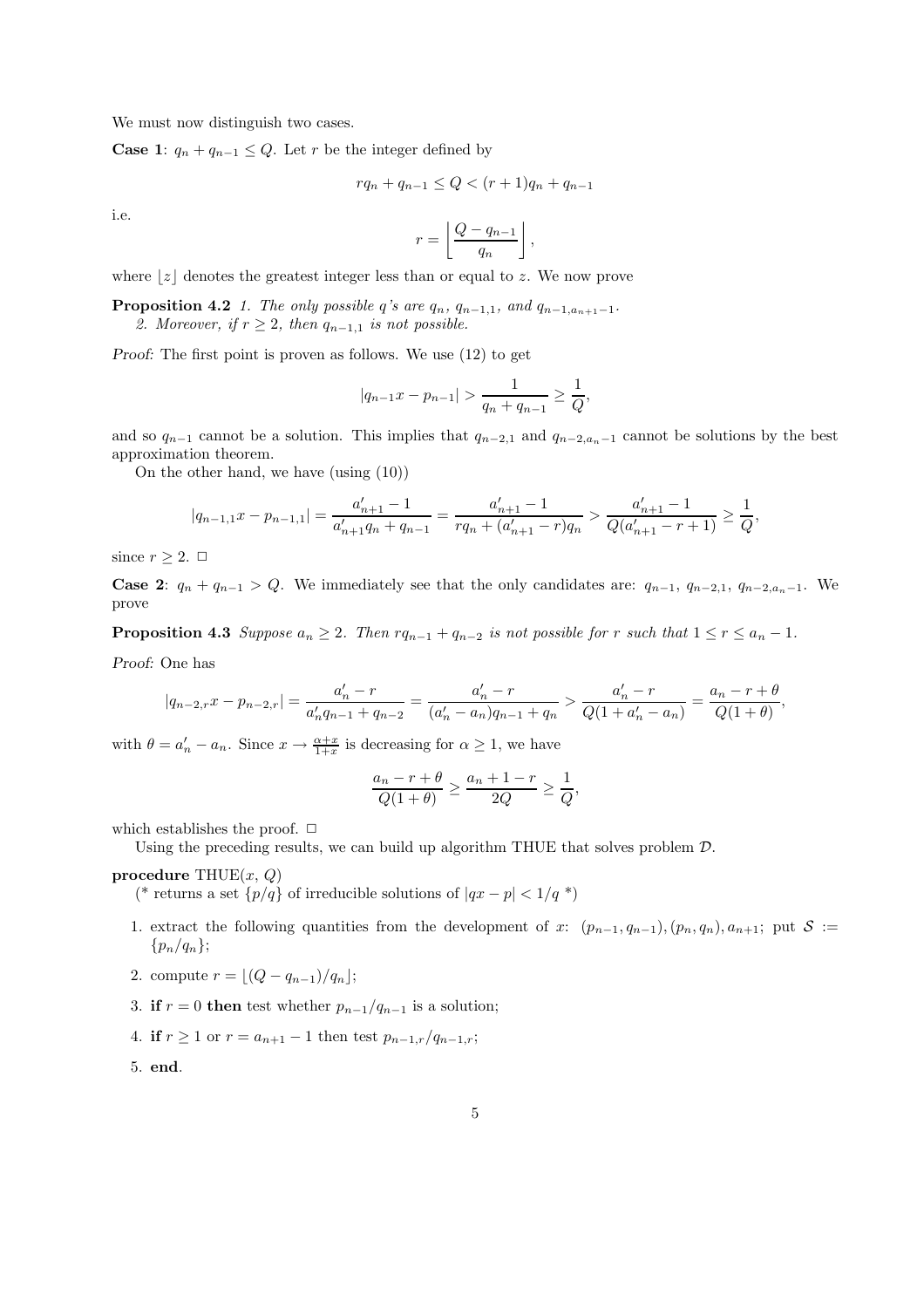### 5 Solving Problem P

We have to find two integers  $u$  and  $v$  such that

$$
0 < |u| < \sqrt{m}, 0 < v < \sqrt{\frac{m}{d}}.\tag{13}
$$

We can now solve Problem  $\mathcal{D}$  with  $Q = \sqrt{m/d}$  and then select the solutions to our initial problem  $u^2 + dv^2 =$ m.

#### 5.1 An auxiliary algorithm

**Theorem 5.1** If Problem  $P$  has a solution, then it is given by

$$
u = p_n m - x_0 q_n, v = q_n
$$

where  $x_0^2 \equiv -d \mod m$  and  $q_n \leq \sqrt{m/d} < q_{n+1}$ .

Proof: The proof follows that of Thue's problem. For each fraction  $p_{n,r}/q_{n,r}$ , we write  $u_{n,r} = p_{n,r}m - x_0q_{n,r}$ ,  $v_{n,r} = q_{n,r}$  and  $N_{n,r} = N(u_{n,r}, v_{n,r}).$ 

**Case 1:** in that case, we know that the only possible solutions are  $p_n/q_n$ ,  $(p_{n-1} + p_n)/(q_{n-1} + q_n)$  and  $(p_{n+1}-p_n)/(q_{n+1}-q_n).$ 

We put  $\Delta_1 = N_{n-1,1} - N_n$  and we are going to show that  $\Delta_1 > 0$ . We have

$$
\Delta_1 = ((p_{n-1} + p_n)m - x_0(q_{n-1} + q_n))^2 + d(q_{n-1} + q_n)^2 - (p_nm - x_0q_n)^2 - dq_n^2.
$$

We may rewrite this using  $\delta_k = q_k x_0/m - p_k$  and (11) as

$$
\Delta_1 = m^2 \delta_{n-1}^2 (1 - 2/a'_{n+1}) + dq_{n-1} (q_{n-1} + 2q_n).
$$

We see that this quantity is positive, since

$$
q_n + q_{n-1} \le \sqrt{m/d} < q_{n+1} = a_{n+1}q_n + q_{n-1}
$$

implies  $a'_{n+1} \geq 2$ .

Similarly, we put  $\Delta_2 = N_{n-1,q_{n+1}-1} - N_n$ . We have

$$
\Delta_2 = m^2 \delta_{n+1}^2 (1 + 2a'_{n+2}) + dq_{n+1} (q_{n+1} - 2q_n),
$$

which is positive since  $q_{n+1} = a_{n+1}q_n + q_{n-1}$  and  $a_{n+1} \ge 2$ .

**Case 2:** This case is more intricate. We know that the only possible values of v are  $q_n$  or  $q_{n-1}$ . We delay the case  $d = 1$  to the end, since it appears as a particular case. We first concentrate on  $d > 1$  and we will show that  $N_{n-1}$  is always greater than m.

**Case 2.1**:  $d > 1$ . We have

$$
N_{n-1} = m^2 \delta_{n-1}^2 + d q_{n-1}^2.
$$

Using (11), one has

$$
|\delta_{n-1}| = \frac{1}{a'_n q_{n-1} + q_{n-2}}
$$

.

We know that

$$
a'_n q_{n-1} + q_{n-2} \le (a_n + 1)q_{n-1} + q_{n-2} = q_n + q_{n-1}.
$$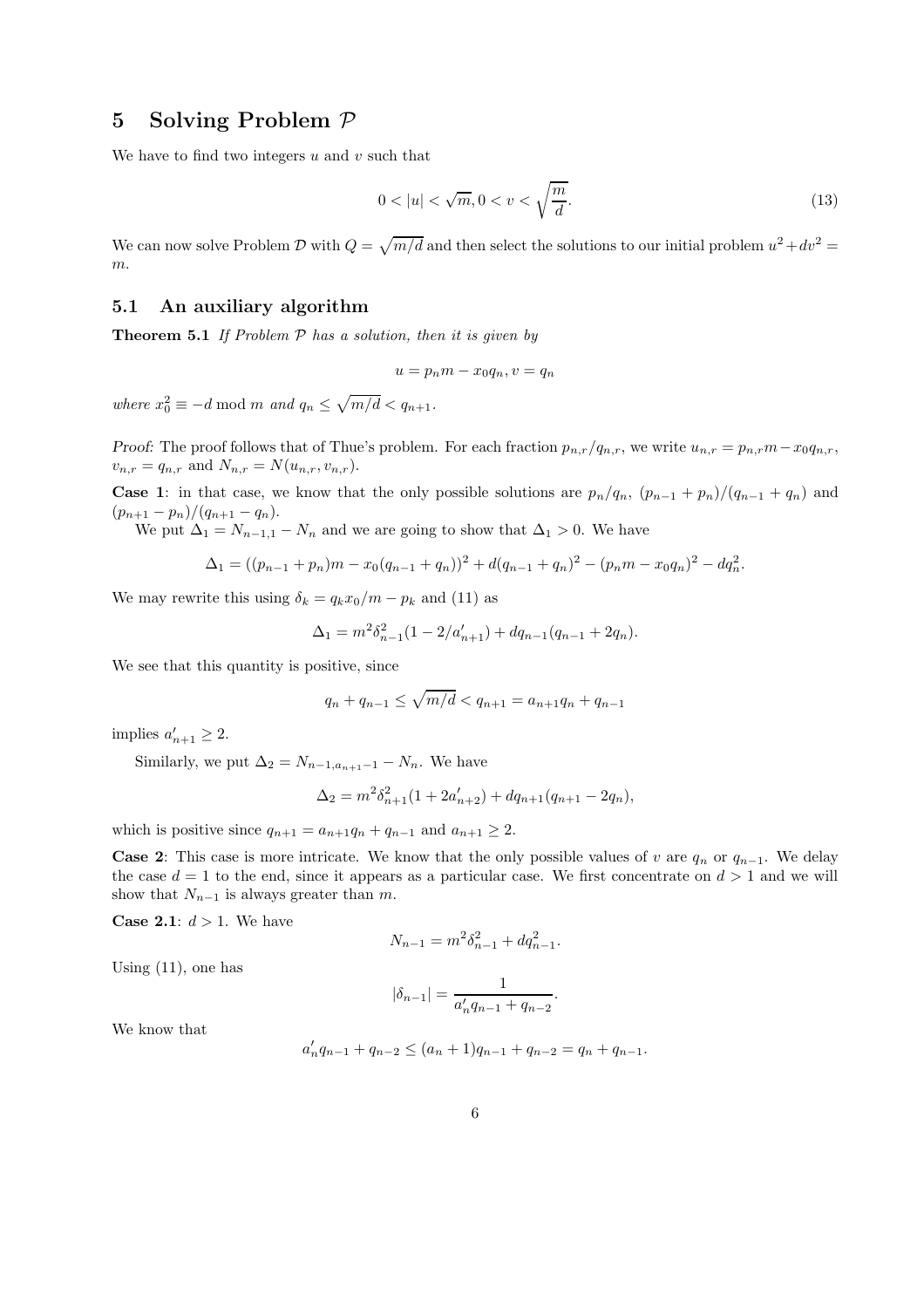Together with  $q_n < \sqrt{m/d}$ , one gets

$$
N_{n-1} > \frac{m^2}{\left(\sqrt{m/d} + q_{n-1}\right)^2} + dq_{n-1}^2.
$$

The idea is now to study the function

$$
f: x \mapsto \frac{m^2}{(x + \sqrt{m/d})^2} + dx^2
$$

for  $x \in I = [0, \sqrt{m/d}]$  and to show that f is always greater than m. We write  $x = \lambda \sqrt{m/d}$  and study instead

$$
g(\lambda) = \frac{1}{m} f\left(\lambda \sqrt{m/d}\right) = \lambda^2 + \frac{d}{(1+\lambda)^2}
$$

on the interval  $J = [0, 1]$ .

We remark that it is enough to consider the case  $d = 2$ . We have

$$
g'(\lambda) = 2\lambda - \frac{4}{(1+\lambda)^3}
$$

and  $g''$  is clearly positive. Hence  $g'$  is increasing on J. In particular

$$
g'(0) = -4, g'(1) = 3/2.
$$

Therefore, g' has a unique root  $\lambda_0$  in J, satisfying

$$
\lambda_0(\lambda_0+1)^3=2.
$$

Moreover,  $\lambda_0$  is in  $\vert 1/2, 1 \vert$  since

$$
g'(1/2) = 1 - \frac{32}{27} < 0.
$$

Now g is minimum for  $\lambda_0$  for which

$$
g(\lambda_0) = \lambda_0(2\lambda_0 + 1) > 1,
$$

since  $\lambda_0$  is greater than 1/2.

As a conclusion,  $f$  is always greater than  $m$  on  $I$  and we have proven the theorem.

**Case 2.2:**  $d = 1$ . Let us come back to the Euclidean algorithm as applied to  $(x_0, m)$ . We keep the notations of the introduction. The following result is easily shown by induction.

**Lemma 5.1** For all i,  $u_i = p_i m - x_0 q_i = (-1)^{i+1} r_i$ .

We follow [2]. From [8], we extract the following results. Since  $m$  is an integer greater than  $x_0$  that divides  $x_0^2 + 1$ , the continued fraction of  $m/x_0$  is symmetric

$$
\frac{m}{x_0}=[b_0,b_1,\ldots,b_k,b_k,\ldots,b_0].
$$

Denote the *i*-th convergent of  $m/x_0$  by  $p'_i/q'_i$  and note that with our notations

$$
\frac{p_i'}{q_i'} = \frac{q_{i-1}}{p_{i-1}}.\tag{14}
$$

This implies that

$$
p'_{2k+1} = m, q'_{2k+1} = x_0 = p'_{2k}
$$
\n<sup>(15)</sup>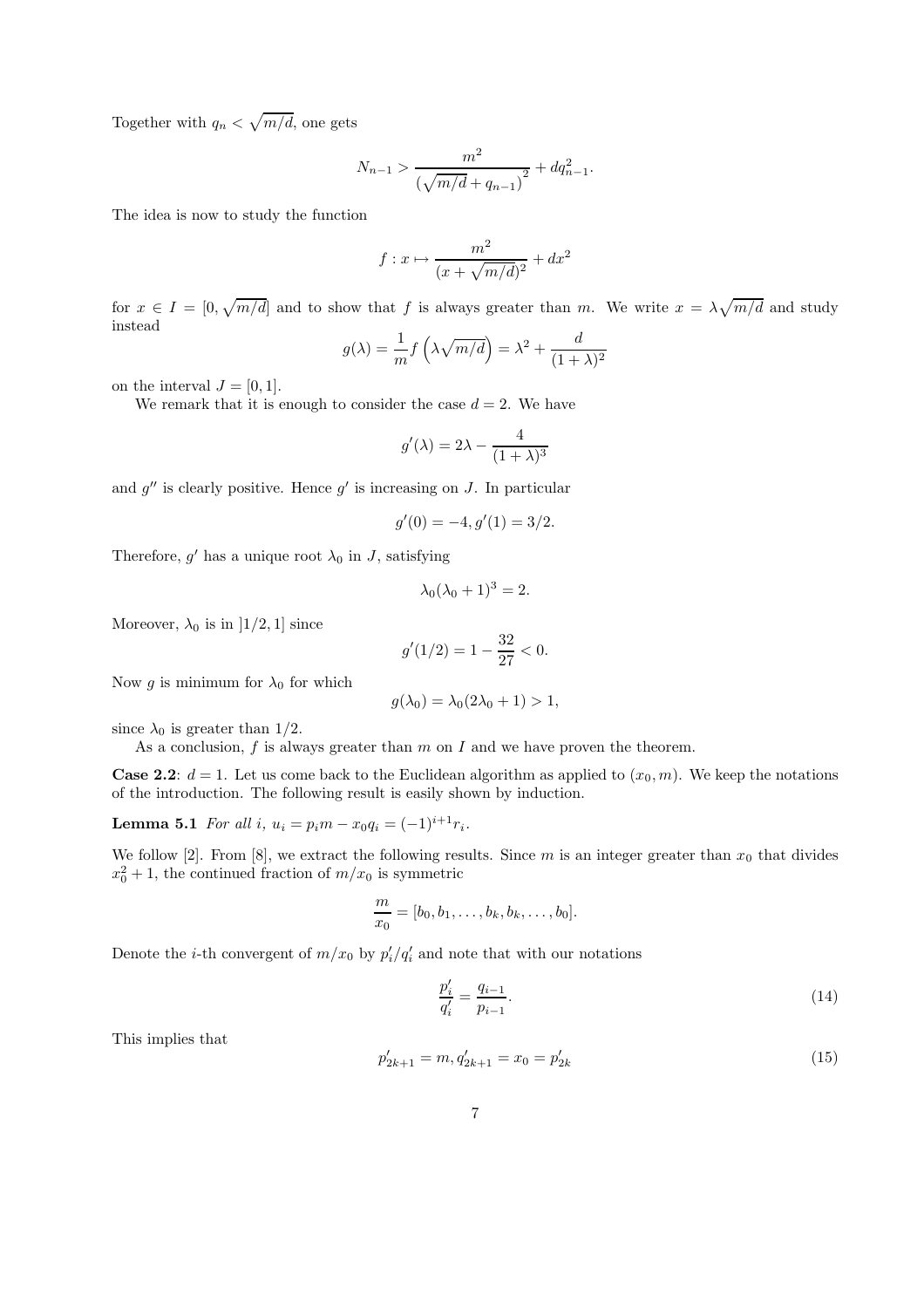and

$$
m = p_k'^2 + p_{k-1}'^2 = q_{k-1}^2 + q_{k-2}^2 \tag{16}
$$

which is the crucial point. Using the recurrence relations for  $p'_i$ , we have

$$
p'_{2k+1} = b_0 p'_{2k} + p'_{2k-1} = m = a_1 r_0 + r_1 \tag{17}
$$

$$
p'_{2k} = b_1 p'_{2k-1} + p'_{2k-2} = x_0 = a_2 r_1 + r_2. \tag{18}
$$

By uniqueness of the remainders of the Euclidean algorithm, we see that for all  $i$ 

$$
p'_{2k-i} = r_i. \tag{19}
$$

From all this, we get

$$
m = p_k'^2 + p_{k-1}'^2 = r_k^2 + r_{k-1}^2 = q_{k-1}^2 + q_{k-2}^2.
$$

As in Case 2.1, we know that the only possible solutions of the problem  $m = u^2 + dv^2$  are  $(u, v)$  $((-1)^{n-1}r_n, q_n)$  or  $(u, v) = ((-1)^{n-2}r_{n-1}, q_{n-1})$  where  $q_n \leq \sqrt{m} < q_{n+1}$ . This implies that  $k = n + 1$ and the Theorem is proved.  $\Box$ 

#### 5.2 Cornacchia's algorithm

We now prove the following theorem.

**Theorem 5.2** Denote by k the first integer for which  $r_k \leq \sqrt{m} < r_{k-1}$ . If Problem P has a solution, it is given by

$$
u = r_k \text{ and } v = q_k.
$$

Proof: This is already proved for  $d = 1$ , by the last case of the preceding subsection. When  $d > 1$ , by Theorem (5.1), we know also that the only possible solution is  $(r_n, q_n)$  with  $q_n \leq \sqrt{m/d} < q_{n+1}$ . Let us show that  $(r_{k+1}, q_{k+1})$  cannot be a solution.

First of all, using the notations of Section 3, we have

$$
r_i = m|q_i x - p_i| = \frac{m}{q'_{i+1}},
$$

for all i. Then, we cannot have  $r_{k+1} = 0$ , since this would imply  $r_k = 1$  and thus  $q_{k+1} = m$ ; in turn:  $N_{k+1} > m$ . Suppose now that  $r_{k+1} \neq 0$ . Then we can write

$$
a'_{k+2} = \frac{r_k}{r_{k+1}}
$$

using (9). We compute

$$
q'_{k+1} = a'_{k+1}q_k + q_{k-1} = (a_{k+1} + \frac{1}{a'_{k+2}})q_k + q_{k-1}
$$

which gives

$$
q'_{k+1} = q_{k+1} + \frac{1}{a'_{k+2}} q_k \ge \left(1 + \frac{1}{a'_{k+2}}\right) q_k
$$

and finally

$$
q_{k+1} \ge \frac{a'_{k+2}}{a'_{k+2} + 1} q_{k+1}.
$$

From this, we deduce

$$
N_{k+1} \ge \left(\frac{m}{q'_{k+2}}\right)^2 + d\left(\frac{a'_{k+2}}{1 + a'_{k+2}}\right)^2 q'^2_{k+1}.
$$